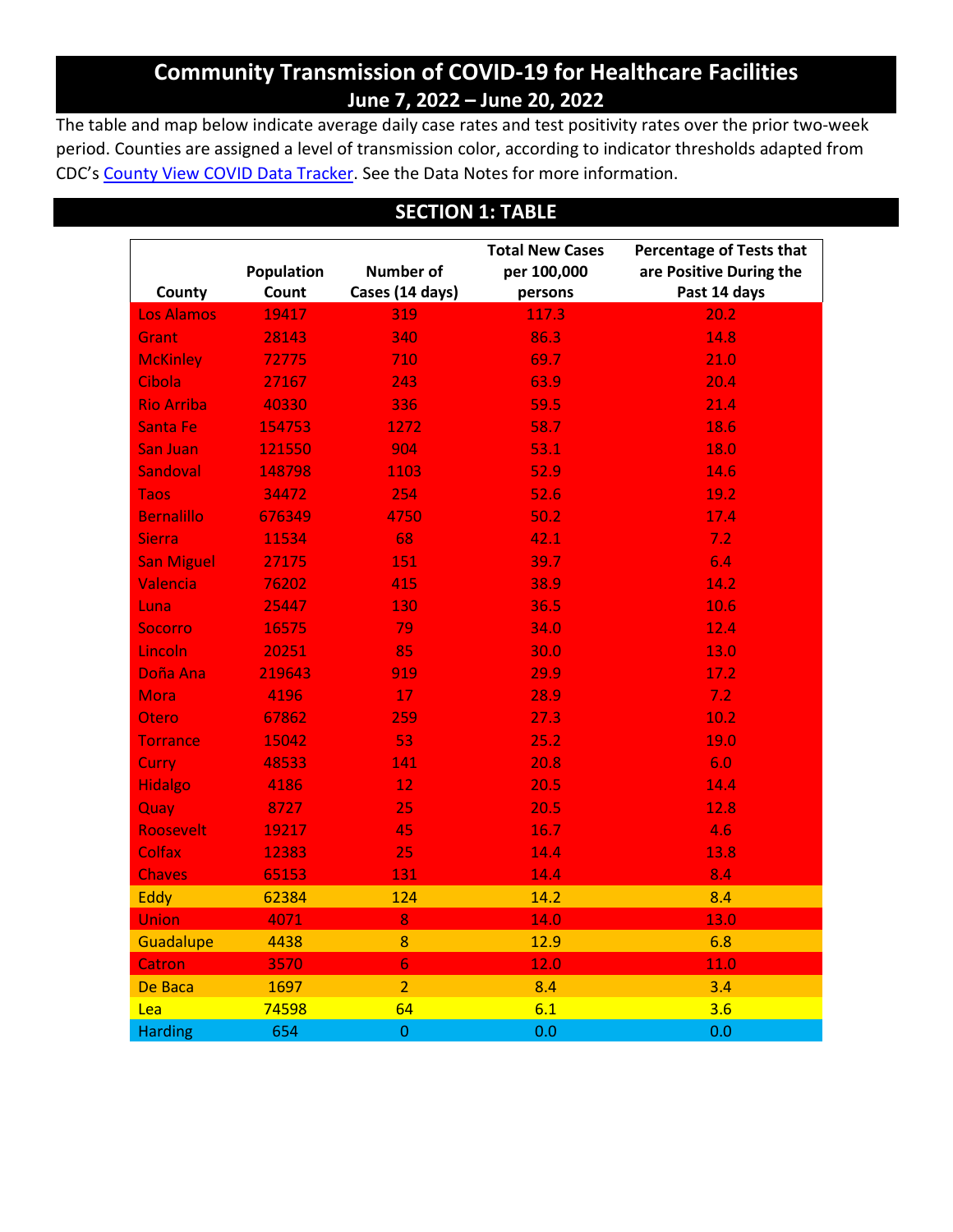## **SECTION 2: MAP**

### **Levels of Community Transmission – New Mexico Counties**

**June 7, 2022 – June 20, 2022**